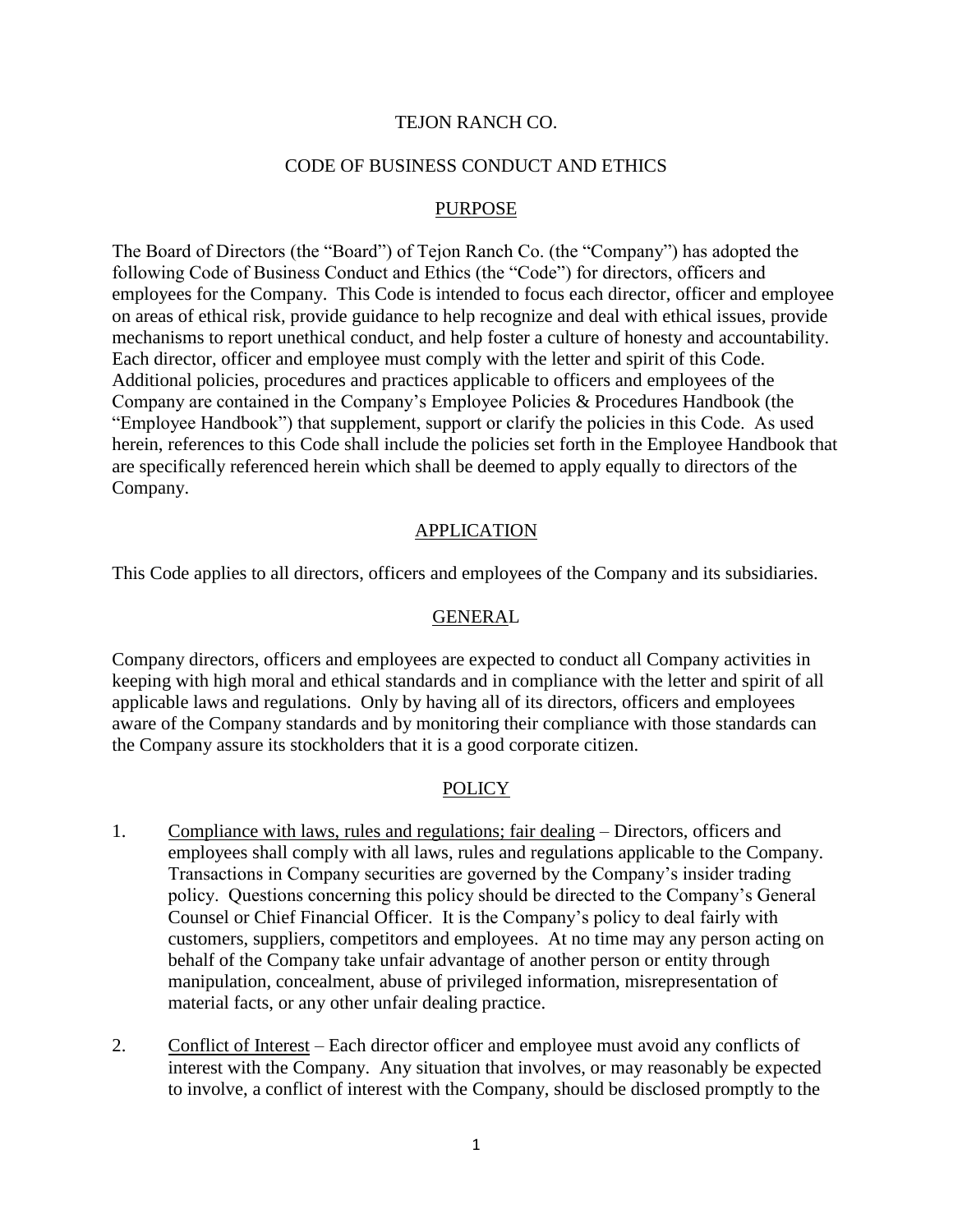Company's General Counsel. Directors should disclose such situations to the Chairman of the Board or the Chairman of the Audit Committee.

A "conflict of interest" can occur when the personal interest of a director, officer or employee is adverse to  $-$  or may appear to be adverse to  $-$  the interests of the Company as a whole. Conflicts of interest also arise when a member of the immediate family of a director, officer or employee, receives improper personal benefits as a result of the director's officer's or employee's position with the Company.

This Code does not attempt to describe all possible conflicts of interest which could develop. Some of the more common conflicts from which directors, officers and employees must refrain, however, are set out in Policy No. 4.6 in the Employee Handbook, together with certain procedures related thereto.

- 3. Corporate Opportunities Directors, officers and employees are prohibited from:
	- (a) taking for themselves personally opportunities related to the Company's business;
	- (b) using the Company's property, information, or position for personal gain; or
	- (c) competing with the Company for business opportunities, unless (in any such case) approved in writing by the Company. Any such approval may be given only by the Company's General Counsel. In the case of an officer or director, any such approval may be given only by the Nominating and Corporate Governance Committee.
- 4. Antitrust Compliance The antitrust laws and regulations shall be observed by directors and employees of the Company at all times. Among other things, price fixing or arrangements with competitors to divide or allocate markets or customers or to exclude others from the market are strictly prohibited.
- 5. Equal Opportunity and Unlawful Harassment The laws relating to equal opportunity in employment and to providing a workplace free of harassment on the basis of age, race, religion, sex, national origin, physical or mental disability, medical condition, marital status or any other basis protected by applicable law shall be observed by directors and employees of the Company at all times. (See Policy No. 4.4 in the Employee Handbook.)
- 6. Protection and Proper Use of Assets Company assets, such as information, supplies, equipment, materials, intellectual property, software, hardware and facilities, among other Company properties and assets, are valuable resources owned or licensed by or otherwise belonging to the Company and are to be used solely for legitimate Company purposes. Safeguarding this property from loss, damage or theft is the responsibility of all employees, officers and directors. Various measures that employees, officers and directors can take to assure the security of and prevent crimes against the Company are set forth in Policy No. 6.1 in the Employee Handbook.

No person shall take Company property or assets for personal use or gain, nor shall Company property or assets be given away, sold or traded without proper authorization. Incidental and immaterial personal use of assets such as computers and other equipment, telephones and supplies and other personal usage in accordance with Company approved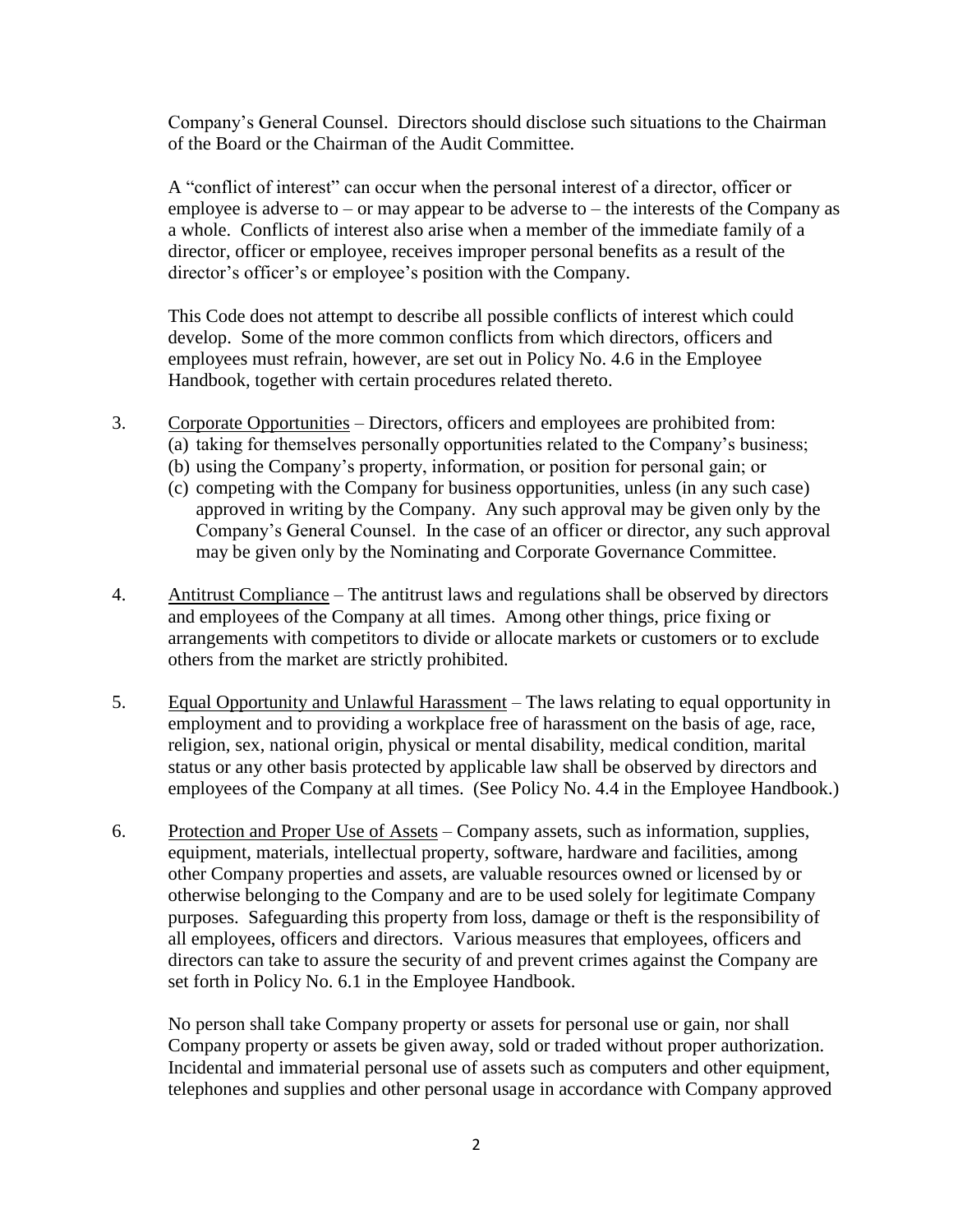policies/procedures are permitted exceptions to this policy. For details on proper use of software, see Policy No. 6.8 in the Employee Handbook.

- 7. Proper Recording of Funds, Assets and Disbursements All funds, assets and disbursements of the Company shall be properly recorded on the appropriate books and records. No secret or unrecorded fund of Company monies or other assets of the Company shall be established or maintained. The making of false or fictitious entries on the books and records of the Company including expense reports, travel authorizations, cash vouchers and the like, and the issuance of false or misleading reports pertaining to the Company and its operations are strictly prohibited.
- 8. Confidential Information Directors, officers and employees must observe the confidentiality of information acquired in the course of work for the Company. Confidentiality has a number of applications from protecting Company trade secrets and know-how to ensuring that the confidentiality of material financial information and business plans of the Company is maintained until it is released to the public. (See Policy No. 4.14 in the Employee Handbook.)
- 9. Special Ethics Obligations For Employees With Accounting and Financial Reporting Responsibilities – As a publicly owned company it is of critical importance that the Company's filings with the Securities and Exchange Commission be accurate and timely. Depending on their position with the Company, employees may be called upon to provide information to assure that the Company's public reports are complete, fair and understandable. The Company expects all of its personnel to take this responsibility seriously and to provide prompt and accurate answers to inquiries related to the Company's public disclosure requirements.

The Company's Chief Executive Officer and all accounting and finance personnel bear a special responsibility for promoting integrity throughout the organization, with responsibilities to stakeholders both inside and outside of the Company. The Chief Executive Officer and all accounting and finance personnel have a special role both to adhere to these principles themselves and also to ensure that a culture exists throughout the Company as a whole that ensures the fair and timely reporting of the Company's operating results and financial condition.

Because of this special role, the Chief Executive Officer and all accounting and finance personnel, including the Chief Financial Officer, Chief Accounting Officer, Treasurer(s) and Controller(s), are required to comply with the following obligations, and each agrees that he or she will:

- a. Act with honesty and integrity, avoiding actual or apparent conflicts of interest in personal and professional relationships.
- b. Provide information that is accurate, complete, objective, relevant, timely and understandable to ensure full, fair, accurate, timely, and understandable disclosure in